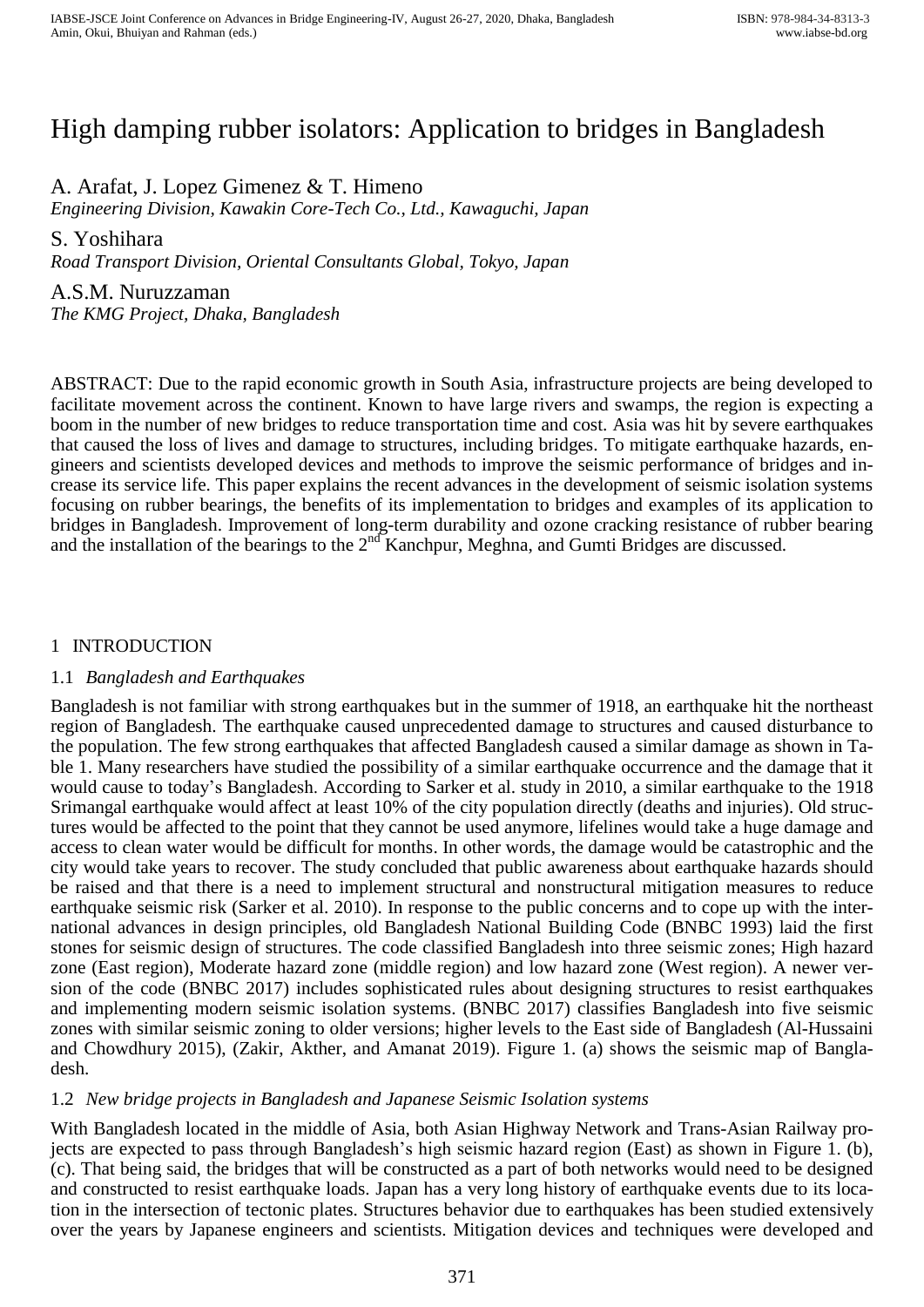proved effective during real earthquakes. That is why Japanese seismic isolation systems are often considered the most reliable systems in the world. The principles of seismic design and characteristics of devices developed by Japanese companies that were used in Bangladesh will be discussed in the next sections.



<span id="page-1-1"></span>Figure 1. (a) Seismic map of Bangladesh and (b) Asian Highway Routes; and (c) Trans-Asian Railway Network in Bangladesh (ASC, India 2006), (United Nations-ESCAP 1999), (Khandaker 2011)

| Date             | Table 1. List of Strong Earlinguakes that affected Bangfadesh<br>Name of Earthquake | Magnitude<br>Mw | Epicenter                 |
|------------------|-------------------------------------------------------------------------------------|-----------------|---------------------------|
| 8 July 1918      | Srimangal earthquake                                                                | 7.3             | Bangladesh-Tripura border |
| 21 November 1997 | Bandarban earthquake                                                                | 6.1             | Mizoram, India            |
| 25 April 2015    | Nepal earthquake                                                                    | 7.8             | Ghyachok, Nepal           |
| 13 April 2016    | Myanmar earthquake                                                                  | 6.9             | Mingin, Myanmar           |
| 3 January 2017   | Tripura earthquake                                                                  | 5.7             | Tripura, India            |

<span id="page-1-0"></span>List of Strong Earthquakes that affected Bangladesh

# 2 DEVICES FOR BRIDGES: HIGH DAMPING RUBBER ISOLATORS

## 2.1 *Seismic isolation principles*

When thinking about the behavior of a structure during an earthquake, three structural characteristics control how a structure behaves: ductility, energy absorption and strength capacity. In the past, strength was considered the most important characteristic to resist an earthquake. Therefore, stronger, bigger structural elements were considered to have better seismic performance. However, producing large elements would result in a problem with budgeting. Due to economic reasons, the strong structural element idea was replaced gradually to the idea of creating a structure that would be flexible to resist earthquakes without suffering significant damage. That is when the energy absorption characteristic became important. The lateral energy absorption capacity of a structure can be improved by many methods; for example, creating sacrificial plastic hinges that would absorb the transmitted energy from the earthquake. Another idea is adding flexible elements to supporting locations (column base, column cap or pier) to absorb the lateral energy. The idea is similar to how springs in a suspension system of a car work when it goes above bumps; the suspension system is responsible for absorbing the energy and making the passenger feel comfortable by reducing vibration. Similarly and by adding rubber to the base of a structure, the energy transmitted to the structural elements decreases and the forced vibration due to the external excitation (earthquake) is damped and absorbed by the isolation system as shown in [Figure 2.](#page-2-0) It should be noted that when thinking of the car suspension system, the vibration is usually called a free vibration where there is no external excitation source. On the other hand and for the earthquake, the vibration is called a forced vibration where the excitation force resulted from the earthquake is a part of the equilibrium equation for the system as shown in [Figure 2.](#page-2-0) Rubber material, known to have higher deformability than concrete or steel, absorbs most of the energy. Therefore, the structural elements are expected to be smaller and economic when rubber bearings are considered in the design stage of a structure. Rubber bearing behavior for lateral loading is usually simplified to a bilinear relationship between force and displacement. Several modeling strategies have been developed to describe the highly nonlinear behavior of rubber seismic isolators (Amin et al. 2014). The most commonly used model is the bilinear model as in [Figure 3.](#page-2-1) The figure shows the absorption capacity of rubber bearing and its simplified form. The area of the hysteresis curve represents the energy absorption capacity of the rubber bearing. [Figure 3.](#page-2-1) (a) shows the initial loading behavior of the rubber  $(K_1)$  until the yield point when the behavior changes and the slope inclination is lowered to  $(K_2)$ .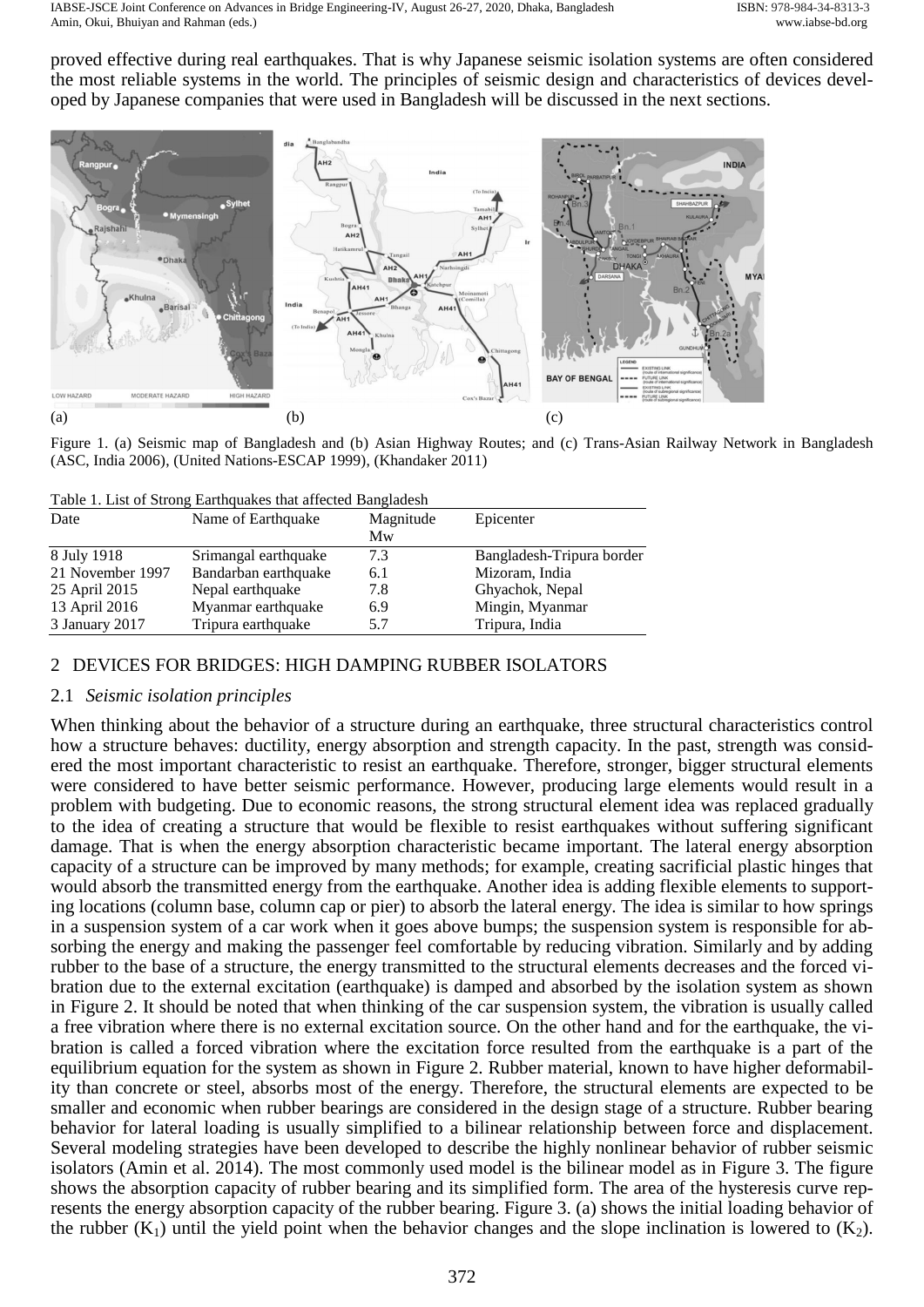[Figure 3.](#page-2-1) (b) shows acceleration response spectra for different levels of energy absorption. It can be concluded that by increasing damping, it can be expected that the seismic accelerations would be reduced. In other words, energy would be absorbed by the isolation system and would not be transmitted to structural elements. Energy absorption capacity depends on many factors including structure natural period, soil type and isolator properties (Lopez Gimenez et al. 2018).



<span id="page-2-0"></span>Figure 2. Simplified single degree of freedom vibration system of (a) Car suspension system; (b) Bridge isolation system



<span id="page-2-1"></span>Figure 3. (a) Bilinear horizontal force-displacement curve of rubber bearing; (b) Acceleration response spectra of different systems showing damping and reduction of seismic acceleration

## 2.2 *Types of seismic isolators for bridges*

A bridge bearing is a structural component typically located between the bridge pier (substructure) and girder or deck (superstructure). The main purpose of the bridge bearing is to transfer the loads from the substructure to the super structure. The main loads transferred by the bridge bearing are the vertical loads due to dead and live loads and horizontal (lateral) loads due to wind, earthquake, temperature and breaking. Some of the bearing are fixed and some other types allows lateral movement (in longitudinal and transverse direction) and rotational movement. A proper bridge bearing should be designed to transfer all the design loads, allow or restrain movement as per design requirements and keep its functionality for an adequate period. Bearings of bridges can be classified into steel and rubber bearings. Steel bearings accommodates the translation, rotation demand by mechanical movement while rubber bearings accommodates it through the deformation of the rubber. Rubber bearings are known to be cheap and practical and have a higher energy absorption capacity. They have been widely used in Japan following the Great Hanshin earthquake in 1995. The earthquake showed that bridges are vulnerable to earthquake risks. Engineers and scientists started to think more about how to reduce the effect of earthquake on structural elements and they found that using rubber bearing would improve the seismic performance of bridges. Steel bearings are usually selected for railway and metro projects due to vibration and strict rules controlling allowable vertical deformation. Steel bearings have better performance when rotational deformations are large at girder end supports. One example of steel bearing is the pot bearing shown in [Figure 4](#page-3-0) (a). Pot bearing is composed of upper and lower steel plates, internal PTFE sheet, middle plate, brass ring and rubber (or brass) plate. On the other hand, rubber bearings are a more economical solution than steel bearings for simple girders bridges. The elastomeric bearings shown in [Figure 4](#page-3-0) (b) are made by placing rubber and steel shims in a mold then increasing temperature and pressure to vulcanize the rubber and help to improve the interlayers bond. Usually, a rubber cover is attached to the outer side of the rubber af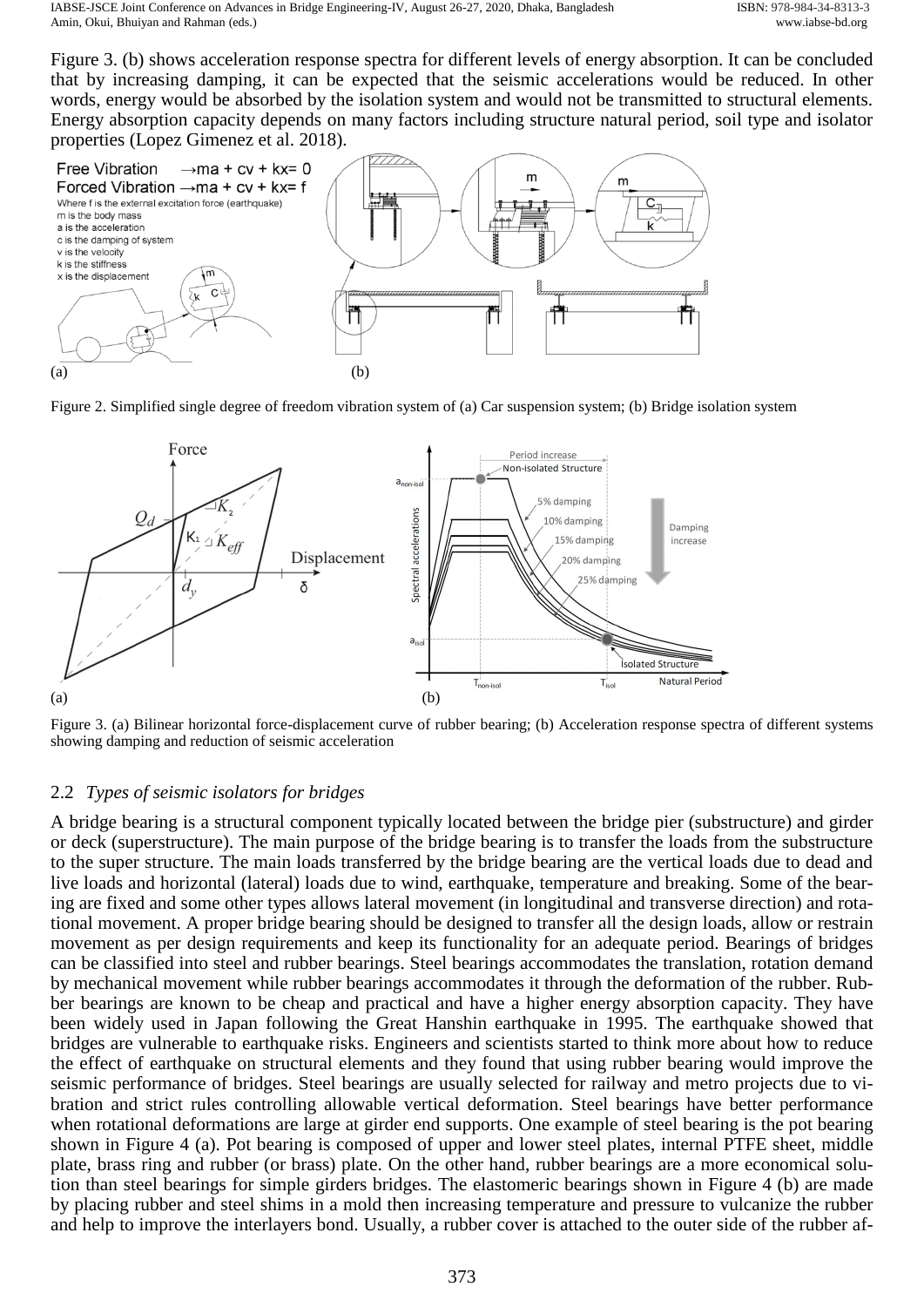ter vulcanization to add more protection to the bearing against environmental conditions. Rubber can be classified into two main groups: low damping rubber; and high damping rubber (Warn and Ryan 2012). Due to the high intensity of earthquakes in Japan, side blocks, anchor bolts (and anchor bars) are added to the bearing to prevent the detachment due to strong earthquakes. Choosing a seismic isolator depends on the type of structure, lateral movement and energy absorption capacity, supporting condition, vertical reaction force and location.



<span id="page-3-0"></span>Figure 4. (a) Structure of steel pot bearing (BPB); and (b) Structure of High Damping Rubber Bearing (HDR-S)

# 3 APPLICATION OF HIGH DAMPING RUBBER BEARING TO PROJECTS IN BANGLADESH

# 3.1 *Kanchpur, Meghna and Gumti 2nd Bridges Construction and Existing Bridges Rehabilitation Project*

Due to the GDP growth rate of Bangladesh in recent years, Dhaka-Chittagong National Highway No.1 has become an important part of the nation's network. That required a rethinking process about the efficiency of roads and bridge along the highway. The government has been working on the improvement and widening of all the sections of the highway except for the parts crossing the Kanchpur, Meghna and Gumti Bridges (originally constructed in 1977, 1991 and 1995, respectively), which caused traffic jams on them (Hasan and Roksana 2019). Also, the three bridges have been under severe damage due to the heavy vehicles that pass on them every day with a load exceeding its design capacity and the inappropriate maintenance (JICA 2013). JICA has undertaken a feasibility study on the construction and rehabilitation of the existing bridges (shown in [Figure 5](#page-4-0) ((IHI Corporation 2015).

The study concluded that the construction of new bridges as well as repairing and rehabilitation of existing bridges are crucial to help the economy keep the same economic growth rate. Other studies highlighted the importance of these bridges and the need of providing high-end technologies to ensure the serviceability of the bridges even in a strong earthquake (Saidul Hoque et al. 2015).

## 3.1.1 *Damage to structural elements, hinges, expansion joints and bearings of the three bridges*

Due to the previously mentioned reasons, a study on the damage level of the three bridges was conducted. It was found that the three existing bridges should be retrofitted to endure larger design loads than its original design capacity (from the original AASHTO HS20-44 ASD to a combination of the newer AASHTO LRFD, HS20-44 and Japanese standards).

The studies emphasized the changes in design codes regarding the earthquake design and recommended carrying out measures to prevent the bridges from collapsing during earthquakes. The measures recommended including adding steel brackets to the substructures at the girder ends, connecting girders ends at the halving joint of Kanchpur Bridge and implementation of additional pedestals and fail-safe connection to prevent girders' falling of pedestals. Regarding the structural elements, it was found that cracks and water leakage were found in the sub-structure of three bridges while some of the girders, crossbeams, and deck slab had no or minor cracks with some rebar exposures. According to the studies, the hinges lost their proper function to transmit shearing forces at the connection between girder and pier (and abutments), causing noise and impact forces that affected expansion joints' performance. The expansion joints also had a severely deteriorated condition because of the previously mentioned impact forces. The results of the study concluded that there is a need to replace the types of hinges and expansion joints of the three bridges.

## 3.1.2 *The new Meghna Bridge and repair of the existing Meghna Bridge*

The existing Meghna Bridge is a two-lane, 13 spans (9 PC box  $+ 2$  PC-T girder) bridge, having all expansion joints at the mid of each span, with a total length of 930 m. The expansion joints were replaced and some of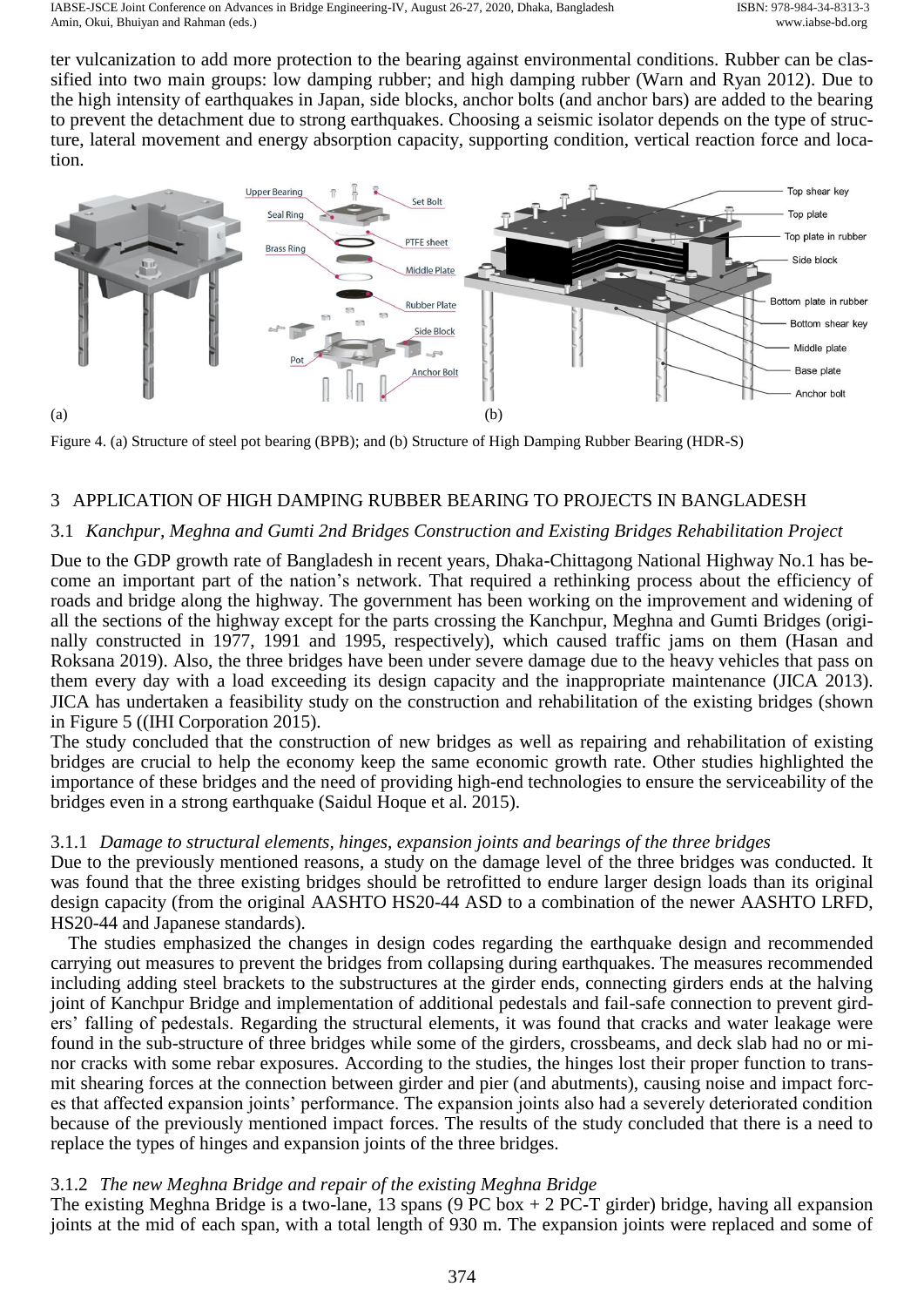the hinges were fixed by filling concrete in the embedded space and placing PC cables, while some other hinges were replaced. Some of the pot bearings at the center were replaced by new bearings. A new bridge of 12 spans with the same length as the existing bridge and located at its side was constructed as shown in [Figure](#page-4-1)  [6.](#page-4-1) The new bridge consists of three continuous narrow box steel girders monolithically joined with a steelconcrete composite slab. Expansion joints were provided at both ends of the bridge (Tatsumi, Ghosh, and Ohtake 2015).



(c) Gumti Bridge (d) Meghna Bridge

<span id="page-4-0"></span>Figure 5. (a) Location of the new construction and rehabilitation projects; (b) Kanchpur, (c) Gumti, and (d) Meghna Bridges (IHI Corporation 2015)

In the planning phase of the project, it was clear that using rubber bearings between substructures and superstructures was the most adequate supporting condition for this continuous girder bridge. This support configuration allows an even distribution of horizontal forces among the different piers and avoids detrimental concentration in a single substructure. Addition of damping mechanism to the structure with the installation of HDR-S was evaluated in order to reduce the seismic demands in the structural members (Lopez Gimenez et al. 2018). 117 HDR-S bearing were provided for the three bridges projects with different sizes and capacities as shown i[n](#page-5-0) 

[Table](#page-5-0) 2.



<span id="page-4-1"></span>Figure 6. 2<sup>nd</sup> Meghna Bridge and existing Meghna Bridge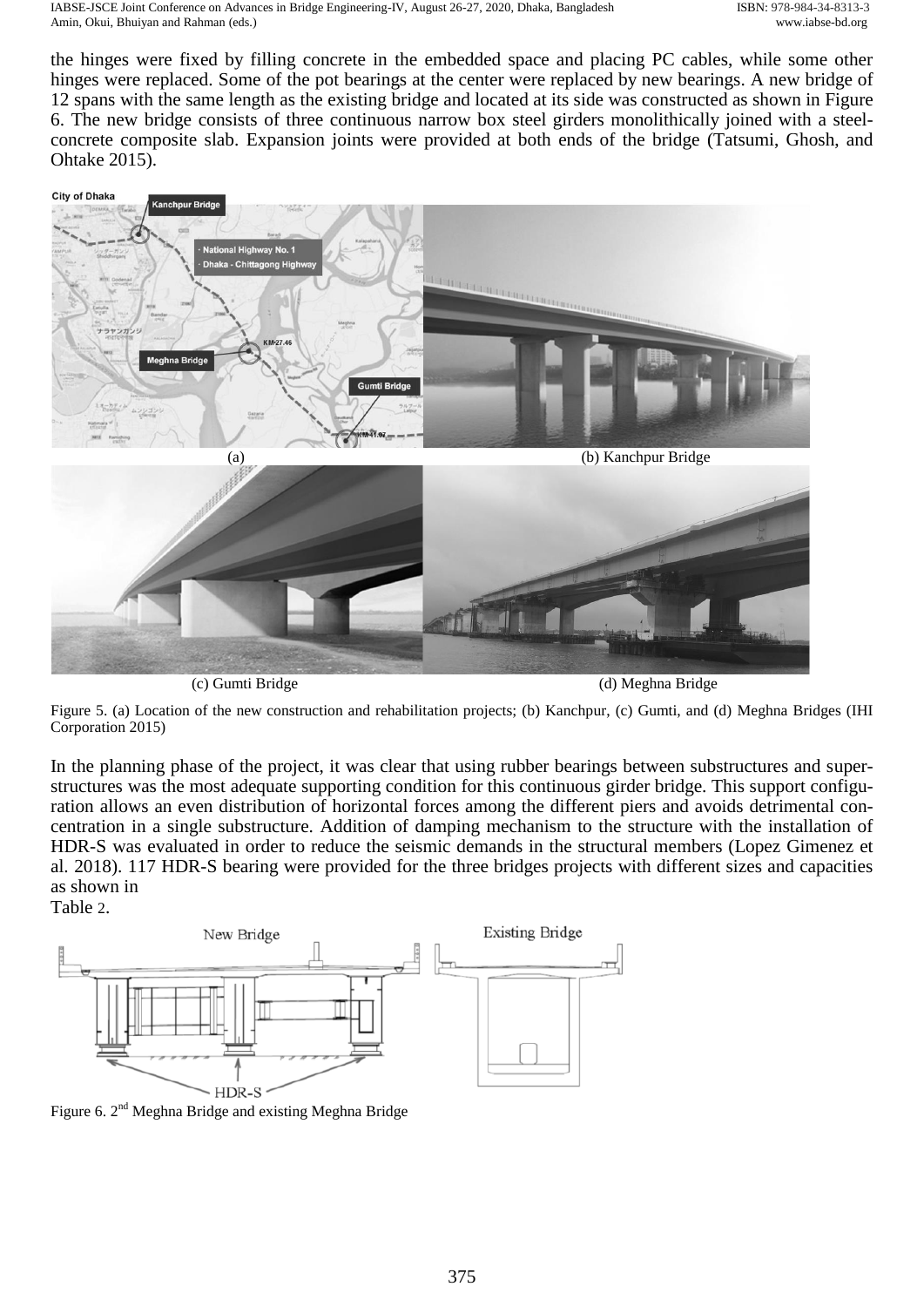IABSE-JSCE Joint Conference on Advances in Bridge Engineering-IV, August 26-27, 2020, Dhaka, Bangladesh ISBN: 978-984-34-8313-3 Amin, Okui, Bhuiyan and Rahman (eds.) www.iabse-bd.org



<span id="page-5-0"></span>Figure 7. HDR-S used for the new construction of the  $2<sup>nd</sup>$  Meghna Bridge

| Table 2. Delivery list of HDR-S bearing to the new Kanchpur, Meghna and Gumti Bridges |  |  |
|---------------------------------------------------------------------------------------|--|--|
|                                                                                       |  |  |

| <b>Bridge</b> | Set | Rubber body size  | <b>Maximum Reaction Load</b> |  |
|---------------|-----|-------------------|------------------------------|--|
|               |     | (mm)              | (kN)                         |  |
| Kanchpur      | 6   | 1070 x 1070 x 233 | 2700                         |  |
|               | 3   | 1070 x 1070 x 200 | 8600                         |  |
|               | 6   | 970 x 970 x 213   | 11500                        |  |
|               | 3   | 970 x 970 x 175   | 7450                         |  |
|               | 3   | 1070 x 1070 x 200 | 6650                         |  |
| Meghna        | 6   | 1070 x 1720 x 421 | 3350                         |  |
|               | 12  | 1470 x 1470 x 398 | 10700                        |  |
|               | 9   | 1220 x 1220 x 296 | 10750                        |  |
|               | 9   | 970 x 970 x 243   | 10450                        |  |
|               | 3   | 1220 x 1220 x 296 | 10300                        |  |
| Gumti         | 6   | 1120 x 1220 x 337 | 2950                         |  |
|               | 6   | 1220 x 1220 x 353 | 9750                         |  |
|               | 6   | 920 x 920 x 311   | 11000                        |  |
|               | 24  | 920 x 920 x 291   | 11000                        |  |
|               | 6   | 1220 x 1220 x 357 | 12000                        |  |
|               | 6   | 1270 x 1270 x 360 | 5100                         |  |
|               | 3   | 920 x 920 x 301   | 10700                        |  |
| Total         | 117 |                   |                              |  |

# 4 DURABILITY OF RUBBER BEARING AND IMPORTANCE OF LONG-LASTING RUBBER

Because of the high initial cost of construction compared to maintenance (in the short term), engineers usually ignore the importance of frequent checks and repair works needed for the structure to keep its functionality for the designated life span. Bearings and expansion joints are usually thought of as unimportant parts of the bridge structure or as accessories, but in fact, bearings and expansion joint conditions control how the whole bridge behaves during daily loading conditions and earthquakes. In daily traffic conditions, deteriorated bearings would lead to damage to bridge elements (girders, piers or both). Damage to the expansion joint due to maintenance problems or design inadequacy can lead to discomfort of road users, partial or full closure of the road and serious accidents. Bearings are thought to be elements that should have a minimum maintenance cost, engineers expect it to keep its conditions for many years before they are exchanged. That is why the rubber bearings have gone through many development processes and the rubber characteristics were improved to meet the long life span expectations.

Rubber bearing is strong against corrosion as rubber acts as a shield that protects the internal steel shims against deterioration. However, the presence of ozone in the atmosphere can decrease the durability of poorly engineered rubber compounds and rubber bearings with low quality. In recent years, crack damage (ozone crack) due to ozone has occurred in rubber bearings due to use under severe conditions. If the damage is left untreated, the damage spreading is expected. As a countermeasure, methods were developed to suppress the crack growth by coating rubber.

To guarantee a long life span and performance, many tests on rubber material are required.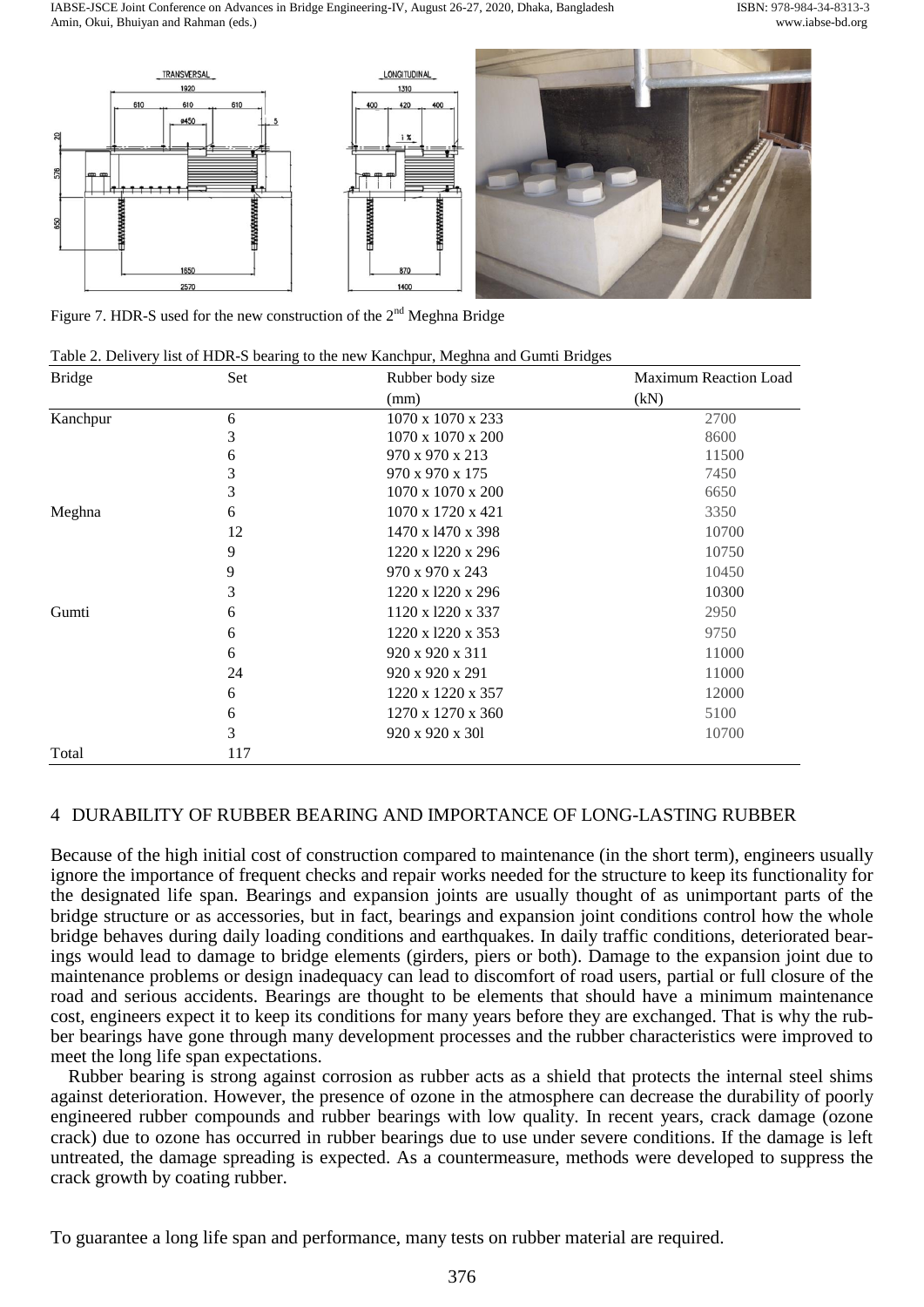IABSE-JSCE Joint Conference on Advances in Bridge Engineering-IV, August 26-27, 2020, Dhaka, Bangladesh ISBN: 978-984-34-8313-3 Amin, Okui, Bhuiyan and Rahman (eds.) www.iabse-bd.org

In the next subsections, ozone cracking is explained, tests on rubber, which was treated using different protection methods, will be discussed, and the test findings on rubber will be explained.

## 4.1 *Ozone cracking resistance of Bearings and its performance*

Ozone can destroy the double bonds of the carbon atoms of rubber and thus, make the rubber weaker. As a result, microscopic cracks appear on the surface. Accompanied with the ozone cracks, rubber bearings constantly undergo changes in shear deformation due to expansion and contraction caused by temperature changes of the girders. The continuous movement of the bridge can widen the ozone cracks, which directly affects the durability of the rubber bearing. Therefore, a coating material that has both weather resistance and the ability to follow the shear deformation of rubber bearings is required.

Due to the harsh environmental conditions of Bangladesh, it is important to pay special attention to the quality of the rubber material used in bearings and use protective coatings to increase the protection against ozone attack. In addition, existing rubber bearings with low ozone resistance should be protected to prevent its deterioration and extend its life expectancy.

One example of protective coatings is to use elastic coatings that act as a barrier to prevent ozone to get in contact with the rubber surface, while maintaining the elasticity of the rubber bearing, and one of these elastic coatings is the K-Coat-R.

K-Coat-R has proven to have excellent weather resistance ability (ozone resistance) while keeping good structural performance. K-Coat-R can be applied to new and existing bearings, which extends the lifespan of the bearing. According to the quality assurance tests, specimens treated using K-Coat-R was 10 times stronger than the required resistance as per standards. It has also shown the ability to accommodate 300% shear strain against shear deformation of bearing. The three main factors that define the quality of rubber coating are how it is useful to resist environmental conditions and weather, how it affects the shear loading performance of the rubber bearing and whether it is easy to be applied to new and existing rubber bearing (workability). All the three factors are verified by the tests and the results are discussed in the next subsection.

# 4.2 *Tests on rubber bearings for ozone crack resistance*

Performing ozone-accelerated tests, where ozone of high concentration is used, is a common procedure to develop resistant rubber compounds against ozone attack. The tests only take few weeks and can indicate the behavior of the rubber during service life. To test the behavior of rubber material, Dumbbell specimens (dog bone) are used for tension test (similar to coupon tests) while being under certain conditions to check the ozone resistance performance. The specimens are untreated uncoated rubber, silicon-coated rubber and K-Coat-R coated rubber. The stretch rate reaches up to 50%, and the specimens are tested at an Ozone concentration of 50 pphm and a temperature of  $40<sub>∞</sub>$ .

The results showed that within the first 24 hours, cracks started to appear on the entire untreated surface of the specimen with no coating layers. For the specimen with silicon coating, cracks started to appear after 264 hours. For the K-Coat-R coated specimen, cracks did not appear even after 1000 hours of testing.

K-Coat-R has also proved to be effective with different rubber material types (Natural rubber (NR) and Chloroprene Rubber (CR). Other experiments were carried out to verify the performance of K-Coat-R and when compared to silicon coat, the performance was significantly better. [Figure 8](#page-6-0) shows the specimen shape, testing machine and different experiments setting on rubber. [Figure 9](#page-7-0) shows a real example of using K-Coat-R for the treatment of an existing bearing. The treated bearing did not show cracks for 5 years after treatment.



<span id="page-6-0"></span>